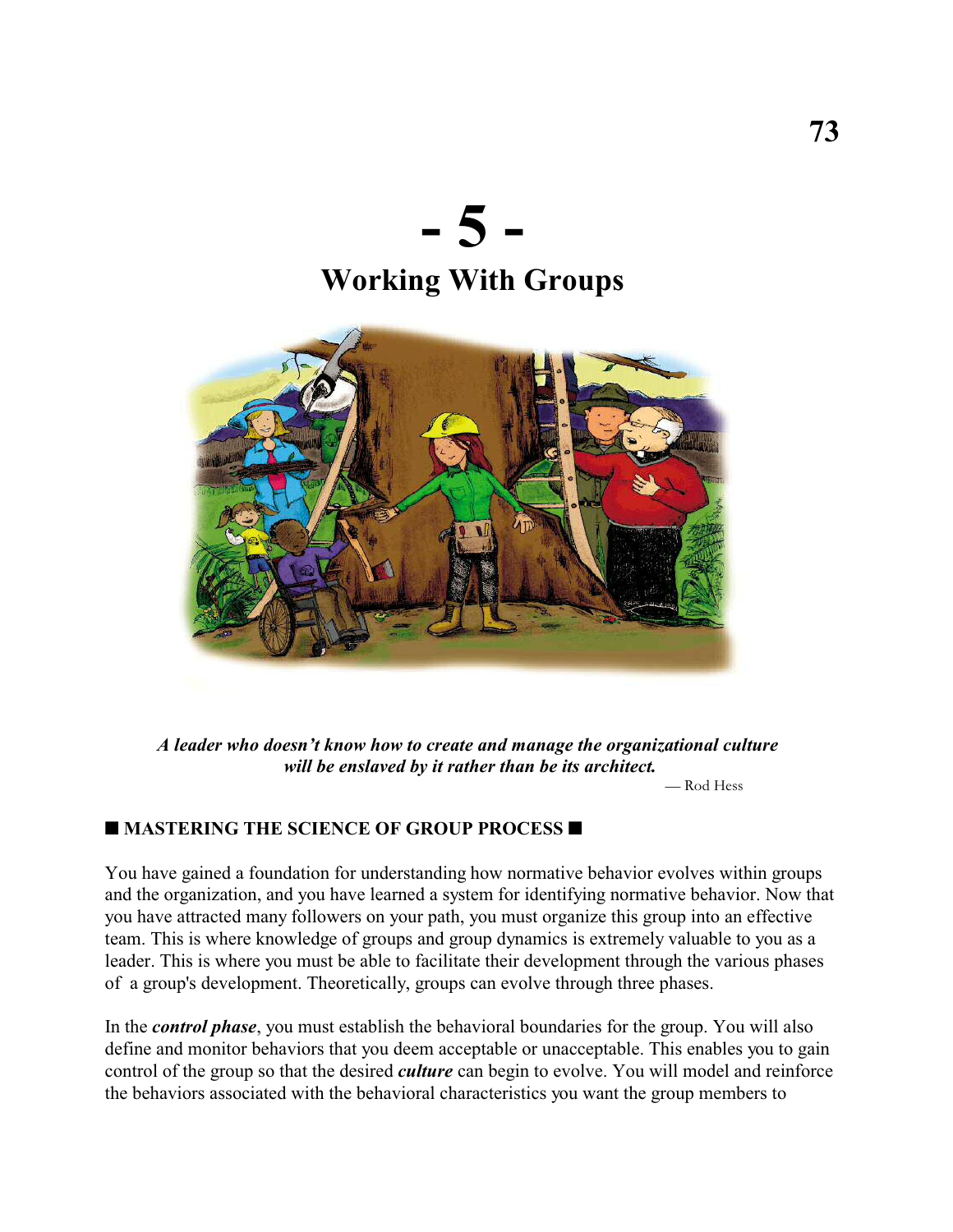# **74 NORMATIVE LEADERSHIP**

model. *They will learn not so much from what you say, but more so, from what you do.* In this phase, establishing the group norms is the top priority. The focus is out of balance to the group side until you feel the group norms have been set and are somewhat stabilized.

In this phase, three simple sociological tools, *The Force Field*, *Polsky Diamond* and the *Normative Strategies for Change* will be of great value to you. You will *read* the individual behavior of your followers according to these models and be able to gain a better sense of the overall normative health of your group. Understanding group dynamics, but more importantly, knowing how to facilitate the followers through this critical phase, is an invaluable skill for a leader. Once you feel this has been accomplished, you can then facilitate moving the group to the next phase.

In the *relationship phase,* the *normative* boundaries have been established, and the trust level has begun to build, but the group members are still somewhat cautious. The group members understand the processes involved in becoming a group, they use the jargon associated with the group, but haven't really internalized the true philosophy of Helpathy. They continue to work hard at promoting your vision. However, you must vigilantly observe the many group dynamics that occur as your followers vie for their roles within the group. Power plays for status, cliques, personal agendas, ego needs, and other interpersonal dynamics, will eventually give rise to conflict. These dynamics are a necessary part of forming a group or a team and must be attended to as they evolve. However, you must be careful not to spend too much time on these issues for it will divert time and energy away from the focus of attaining the vision. During this phase, you and your followers, need to be able to honestly examine the group's normative culture and employ measures to take the needed steps to *supportively challenge* what is really happening in the group in order to regain the collective focus on the vision.

A leader must remember that conflict is a natural dynamic within a group. The group norms, modeled by the leader, will determine how conflict will affect the group. It can lay the seeds for building open and honest lines of communication based on trust. Or, it can infect the group with a culture of self-preservation based on deceit and mistrust.

In the *cohesive phase*, your group has become a *team***.** Team members have a true understanding of one another. Conflict has been minimized. However, conflict situations that do arise are resolved constructively, in a win-win fashion. The team makes decisions with the objective in mind of maintaining a sense of balance between the individual and the team. Overall, there is a genuine atmosphere of .*..trust, understanding, mutual respect, and co-operation to encourage the individual and collective development and use of human potential.* Understanding *how* groups evolve, and learning simple, but powerful, group leader skills, can give you an edge in helping to facilitate *your* group through the various phases of its development. The following represents a collection of the *sociological tools* that will help you in reading and facilitating your group's dynamics.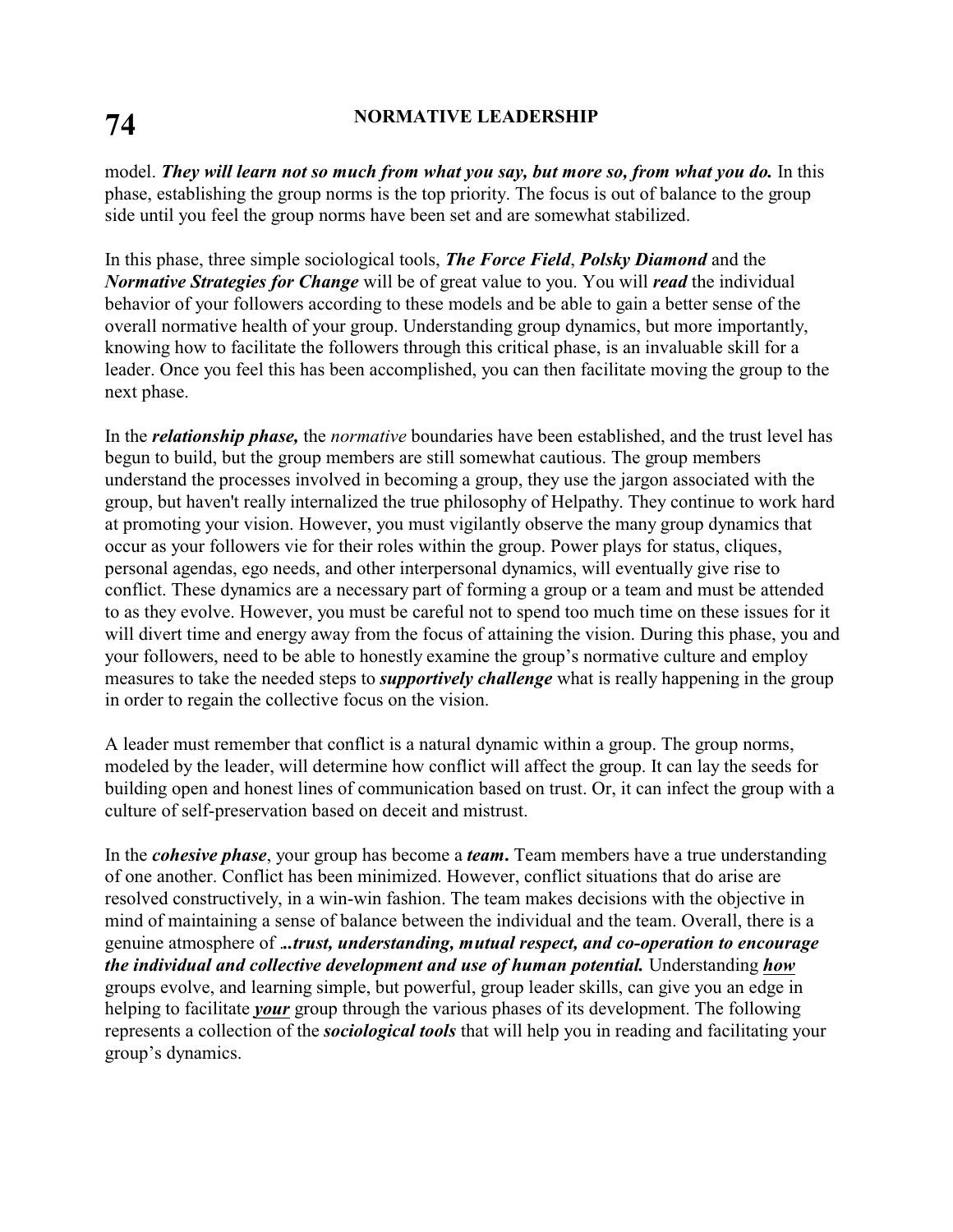

*The Force Field*

### **YOUR NORMATIVE BAROMETER**

Picture yourself walking down the street and suddenly, you hear an extremely loud bang along with the sound of twisting metal. You follow the sound to the railroad tracks and see that a horrendous train wreck has occurred. You are one of the first responders to arrive on the scene to help. You immediately run to the passenger cars, some of which have flipped onto their sides. You work your way to the door, force it open and enter the car.

You quickly assess the state of each of the passengers. Roughly 50% of the passengers are OK and are exiting the car and/or helping others. You notice about another 10% are just shaken up, but are able to get out without your assistance. Another 20% have minor injuries. You do what you can, give them first aid instructions to address their condition, and move on deeper into the car where the damage is really heavy.

Here, the remaining 20% of the passengers have suffered severe trauma. Sadly, 3% have already died. Another 5% are barely alive, but their injuries are so great that no matter what you do, you will not save them. So, you focus your efforts on the remaining 12% of the passengers who are in critical condition, but have higher possibility of surviving with your intervention.

In the above analogy, 80% of the passengers have survived the train wreck and have minimal need for your "first responder" intervention. Of the remaining 20%, with some luck and timely medical intervention, another 12% may survive if you can correctly diagnose and treat their trauma, whereas, the last 8% is beyond help. All totaled, 80 to 92% of the passengers will survive the train wreck.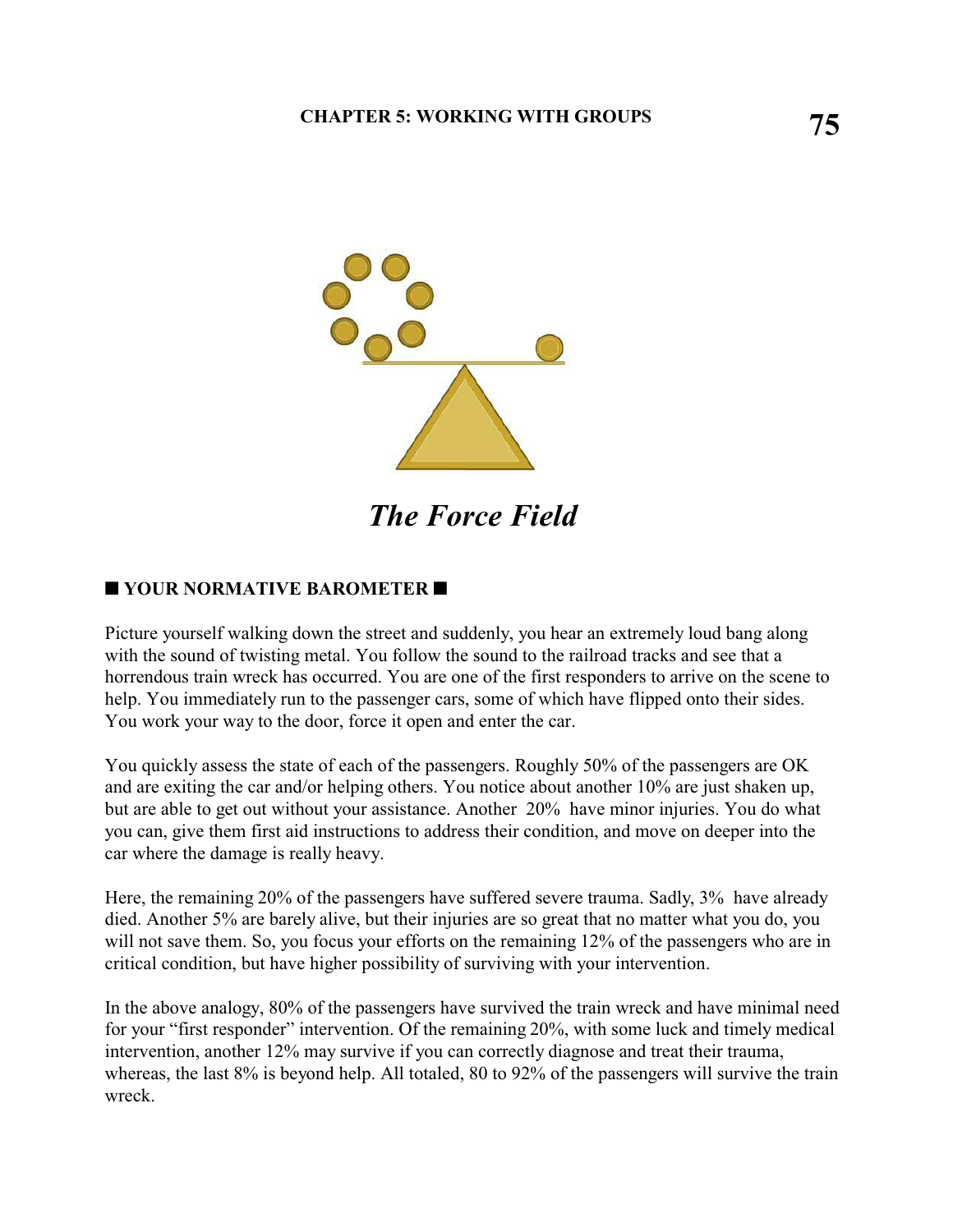# **76 NORMATIVE LEADERSHIP**

As a leader, you must be able to observe the behaviors of your followers and, as in the above analogy, triage them into sub-groups of individuals who, in your estimation, will support and assist you on your path, those who will be cautious/inconsistent in their support, and those who will potentially sabotage and/or undermine you. The *Force Field* is a tool that will bring these dynamics to light.

In using the Force Field, you will have a better understanding of where the normative culture is within your group. It is similar to a coach's depth chart which visually indicates the names of the players by the positions they play, whether they are the starting players, second team back-ups, third team, etc. The Force Field enables you to assess the normative behavior of your group in order to have an overview of the total picture of what is occurring behaviorally. (See Page 78)

To begin with, you must first identify the behavioral criteria for your group. For instance, in Chapter 3, the behavioral characteristics that define the NORMATIVE Leader were presented. These characteristics can be used to explain how to use the Force Field. The criteria were as follows:

### *A Belief in God (Principles), Helpathetic Attitude, Vision, Self-confidence, Risk taker, Political Savvy, People Skills, Decision maker, Integrity, Perseverance*

Once all of the criteria have been identified, define in a short paragraph, three to five sentences, what it means to model each of the characteristics. This way, all will have an understanding of the behaviors that are deemed acceptable within the culture, and can then recognize when behavior exhibited by others does not meet the criteria. Once completed, you should then assess each of the group members according to how you feel they model the criteria.

Always remember, *information/evidence is self-serving according to the beliefs of the person interpreting it.* So, before you begin the Force Field Assessment of your group, **S.T.O.P.** and review your objectives and intentions. Completing this assessment should be seen as an *educational exercise* to create more of an awareness of what is happening within the group in order to make it better. Trust and honesty are essential. If used for hurtful purposes, it can destroy a group. Remember, too, that each group member models the criteria in varying degrees. Therefore, assess them according to their *overall* behavior they model within the group.

When I first learned about the Force Field, there were only three columns. They were titled, positive neutral and negative. As I evolved the model, I added two additional columns and changed the column titles to reflect a more generic model that could be universally applied to any group. Those who consistently model the criteria should be placed in the *strength column.* Quite simply, individuals in the strength column are those you would take with you if you were starting a new group. Those who consistently model the opposite of the criteria should be placed in the *opportunity column***.** I call this column *opportunity*, because it is an opportunity for you, and the group members, to help the individual(s) via your 1-1 interventions, along with peer support, to change their behavior. It is also an opportunity for the individual to take an introspective look at his behavior in order to grow and be a greater part of the group. Opportunity behavior is disruptive to the group process and those who model it, must be challenged by the leader/group to conform to the norms of the group and be accountable for their behavior in some way.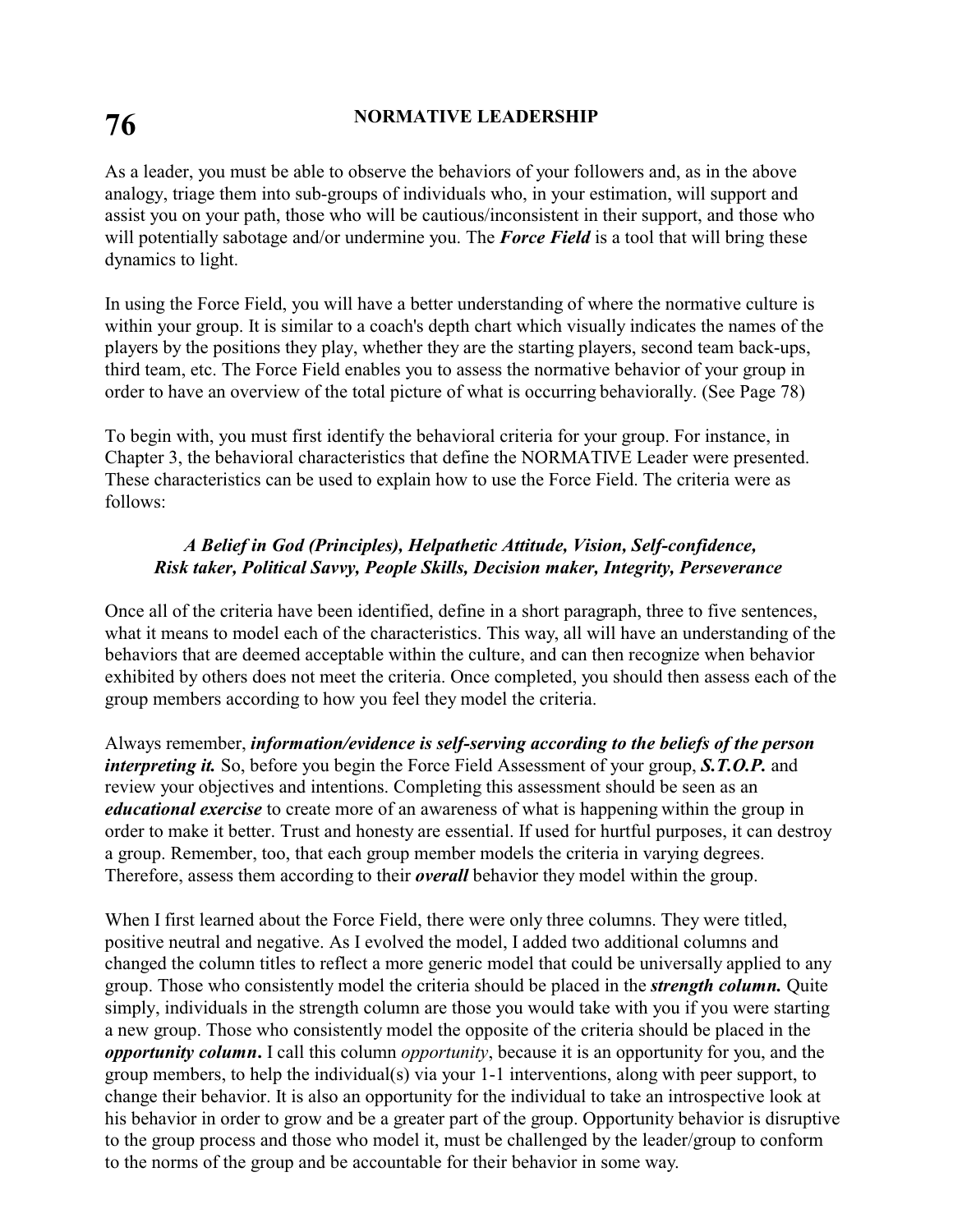## **77 CHAPTER 5: WORKING WITH GROUPS**

The term *opportunity* is used rather than *negative* for two reasons. First, if an individual is labeled as negative, he might respond to this *self-fulfilling prophecy* by being what everyone expects him to be — a person with a negative attitude. Secondly, psychologically, others will be cautious or defensive when dealing with this individual and, therefore, allow their bias toward this person to enter into their interactions with him. Thus, the term *opportunity* is a more Helpathetic term for *negative*. Therefore, if an individual is assessed in this column, remember this: *it's an opportunity for the person to turn himself around and align his behavior with those associated with the strength column, and it is an opportunity for you, the leader, to use your skills in managing this individual into the strength column.* Supportive, yet challenging!

Those individuals who were not placed in the *strength* or *opportunity* column can be placed in the *developmental column*. These are individuals who have not yet asserted themselves behaviorally. They take a kind of "middle of the road" approach until they decide, or the situation forces them to decide, which column they will move toward. They need, as the column suggests, further development to realize their individual potential. The *on-the-line* columns are used to denote movement of an individual from one column to the next. An arrows is placed next to their name pointing in the direction the individual is moving toward. *Note: Arrows are used only for the onthe-line columns.* 

If most of the names of the individuals on the Force Field are in the *strength* column, the culture is positive. If most are in the *opportunity* column, the culture is in trouble. If most are in the *developmental* column, the culture is in a *norms crisis* but can shift to either *strength* or *opportunity* — depending on the type of leadership you provide as you manage your group. (See the following example).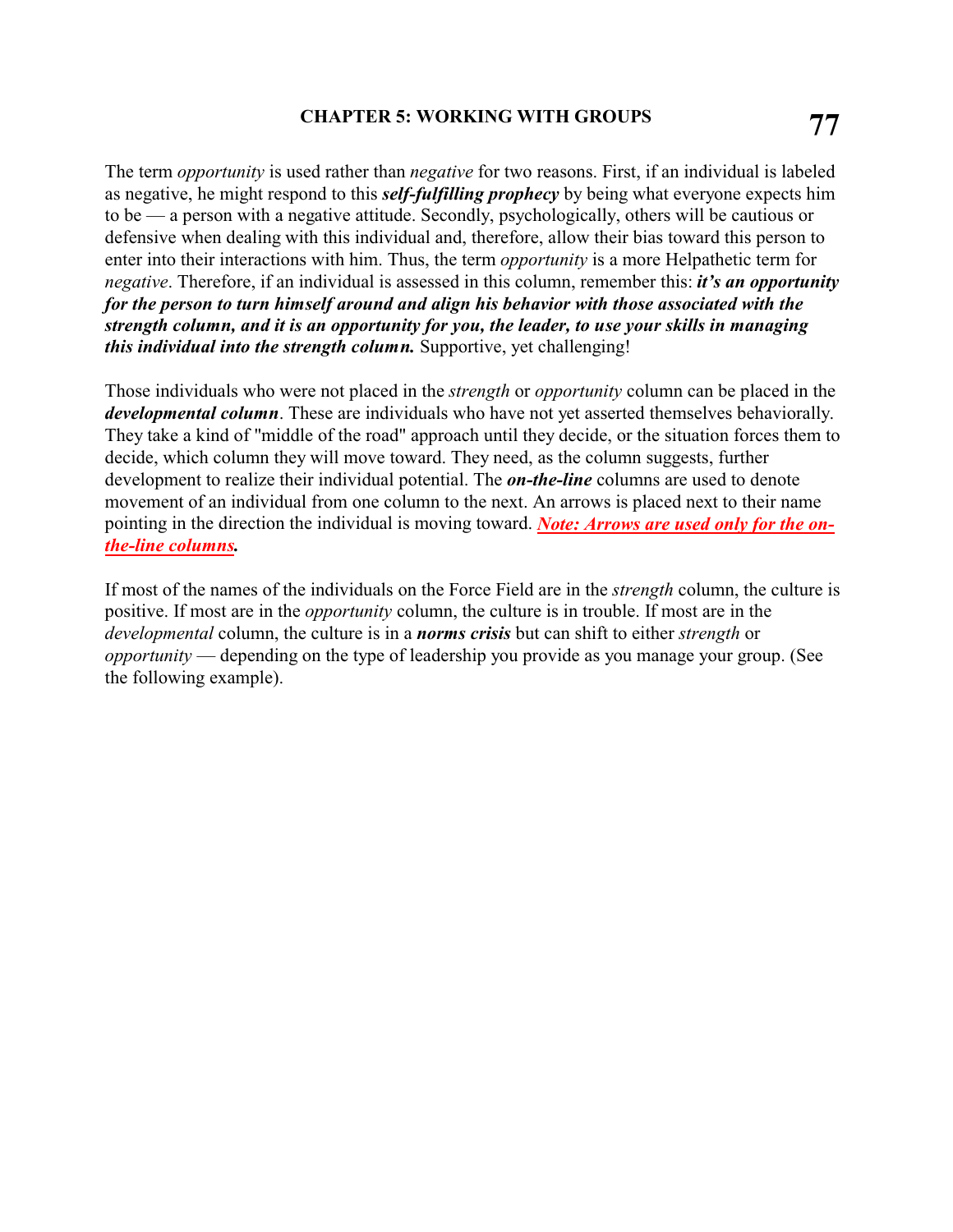### **Group Member Criteria:**

Belief in God (Principles), Helpathetic Attitude, Vision, Selfconfidence, Risk taker, Political Savvy, People Skills, Decision Maker, Integrity, Perseverance

| <b>STRENGTH</b> | ON-THE-LINE                | DEVELOPMENTAL | ON-THE-LINE          | "OPPORTUNITY" |
|-----------------|----------------------------|---------------|----------------------|---------------|
| Joe             | Sean $\blacktriangleright$ | Tom           | $\blacklozenge$ Jose | Joan          |
| Marie           | Janet                      | Alice         | Becky                | Ralph         |
| Ali             | Keith ■                    | Fred          | Austin               | Ray           |
| Frank           | $\bullet$ Kris             | Bobby         | $\blacklozenge$ Pat  | Kevin         |
| Tyree           |                            | Kathy C       |                      | Verna         |
| Craig           |                            | Tina          |                      |               |
| Olivia          |                            | Chuck         |                      |               |
|                 |                            | Chris         |                      |               |
|                 |                            | Maleke        |                      |               |
|                 |                            | Jake          |                      |               |
|                 |                            | Lloyd         |                      |               |
|                 |                            | Matt          |                      |               |
|                 |                            |               |                      |               |
|                 |                            |               |                      |               |
|                 |                            |               |                      |               |
|                 |                            |               |                      |               |
|                 |                            |               |                      |               |
|                 |                            |               |                      |               |
|                 |                            |               |                      |               |